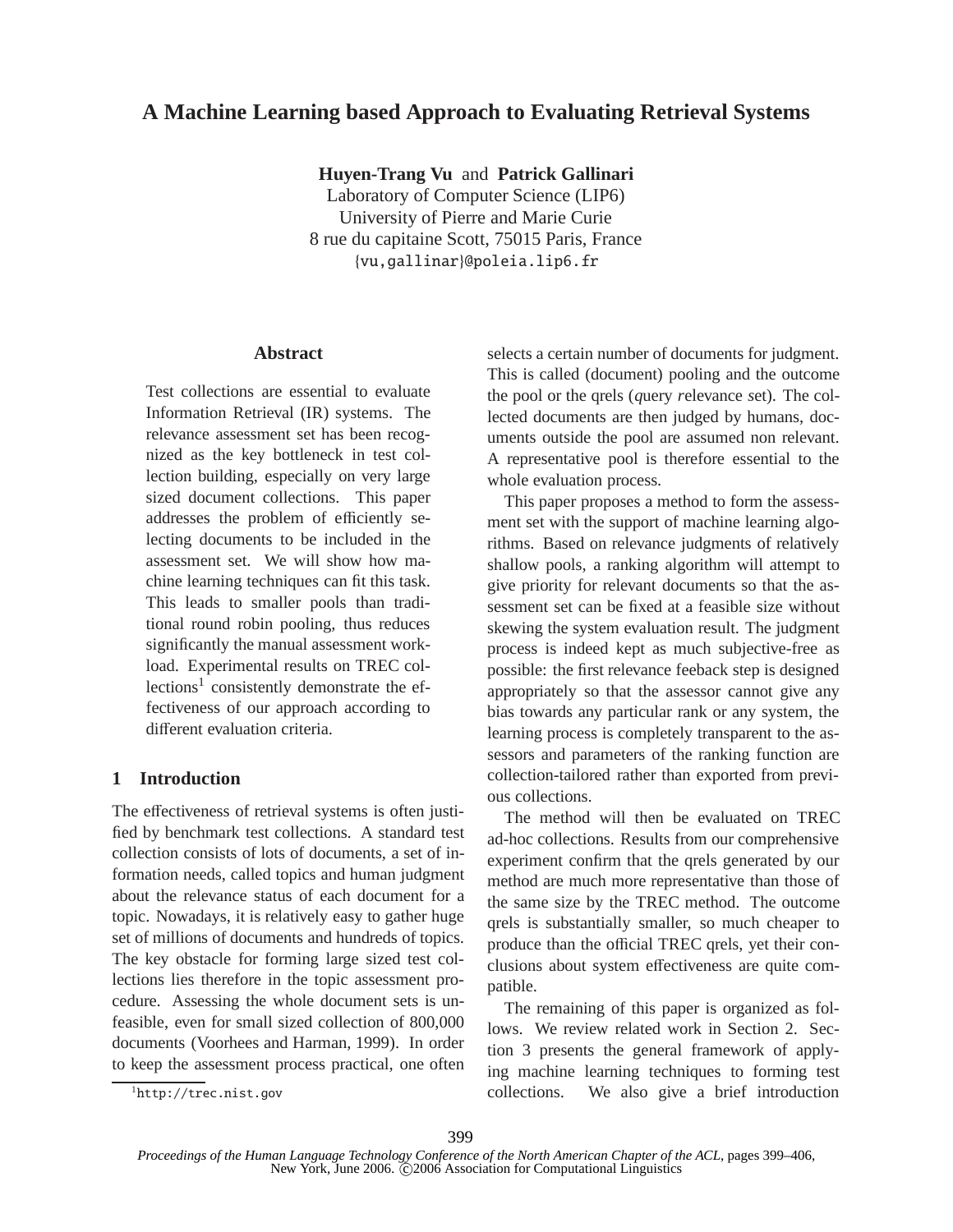about RankBoost (Freund et al., 2003) and Ranking SVM (Joachims, 2002b), the two learning algorithms used in our experiment. Section 4 introduces data sets and experimental setup. Section 5 is dedicated to present experimental results according to different evaluation criteria. Precisely, Section 5.1 shows the capacity of small pools on identifying relevant documents and Section 5.2 illustrates their impact on system comparison; Section 5.3 presents statistical validation tests. We conclude and discuss perspectives in Section 6.

# **2 Related work**

# **2.1 TREC methodology**

Since the seminal work of test collection forming in 1975 (Sparck Jones and Van Rijsbergen, 1975), pooling has been outlined as the main approach to form the assessment set. The simple solution of round robin pooling from different systems proposed in that report has been adopted in most existing IR evaluation forums such as TREC,  $CLEF<sup>2</sup>$  or NTCIR<sup>3</sup>. For convenience, we will denote that strategy as TREC-style pooling. To have the assessment set, from submissions (restricted length *L* = 1000 for most TREC tracks), only *n* top documents per submission are pooled. Despite different technical tricks to control the final pool size such as gathering only principal runs or reducing the value of *n*, the assessment procedure is still quite time-consuming. In TREC 8 ad-hoc track, for example, despite limiting the pool depth *n* at 100 and gathering only 71 of 129 submissions, each assessor has to work with approximately 1737 documents per topic (precisely, between 1046 and 2992 documents). Assuming that it takes on average 30 seconds to read and judge a document, the whole judgment procedure for this topic set can therefore only terminate after a roundthe-clock month. Meanwhile, a simple analysis on the ad-hoc collections from TREC-3 to TREC-8 revealed that there are on average 94% documents judged as non relevant. Since most of existing effectiveness measures do not take into account these non relevant documents, it would be bettter to not waste effort on judging non relevant documents provided that the quality of test collections is always conserved. Several advanced pool sampling methods have been proposed but due to some common drawbacks, none of them has been used in practice.

# **2.2 Topic adaptive pooling**

Zobel (Zobel, 1998) forms the shallow pools according to the TREC methodology. When there are enough judged documents (up to the set of 30 top documents per run in his experiment), an extrapolation function will then be estimated to predict the number of unpooled relevant documents. The idea is to judge more documents for topics that have high potential to have relevant documents else. Carterette and Allan (Carterette and Allan, 2005) have recently replaced that extrapolation function by statistical tests to distinguish runs. This method produced interesting empirical outcomes on TREC ad-hoc collections, lack however a sound theoretical basis and is clearly of very high complexity due to iterative statistical tests of every run pairs. Furthermore, this incremental/online pooling approach raises a major concern about the unbiasness requirement from the human judgment as the assessors know well that documents come later are of lower ranks, thus of lower relevance possibility.

# **2.3 System adaptive pooling**

Cormack et al. (Cormack et al., 1998) propose the so-called Move-To-Front (MTF) heuristic to give priority for documents based on the corresponding system performance. In their experiment, the latter factor has been simply the number of non relevant documents this system has introduced to the pool since the last relevant document. Aslam et al. (Aslam et al., 2003) formulate this priority rule by adopting an online learning algorithm called Hedged (Freund and Schapire, 1997).

Our method relies on this idea of pushing ahead relevant documents by weighting retrieval systems. There are however two major differences. Whilst all aforementioned proposals favor *online* paradigm with a series of human interaction rounds, our method works in batch mode. We believe that the latter is more suitable for this task since it eliminates as much as possible the bias introduced by human assessor towards any document. Moreover, the batch mode enables us to exploit intuitively the inter-topic relationship what is not the case of on-

<sup>&</sup>lt;sup>2</sup>http://www.clef-campaign.org/

<sup>3</sup>http://research.nii.ac.jp/ntcir/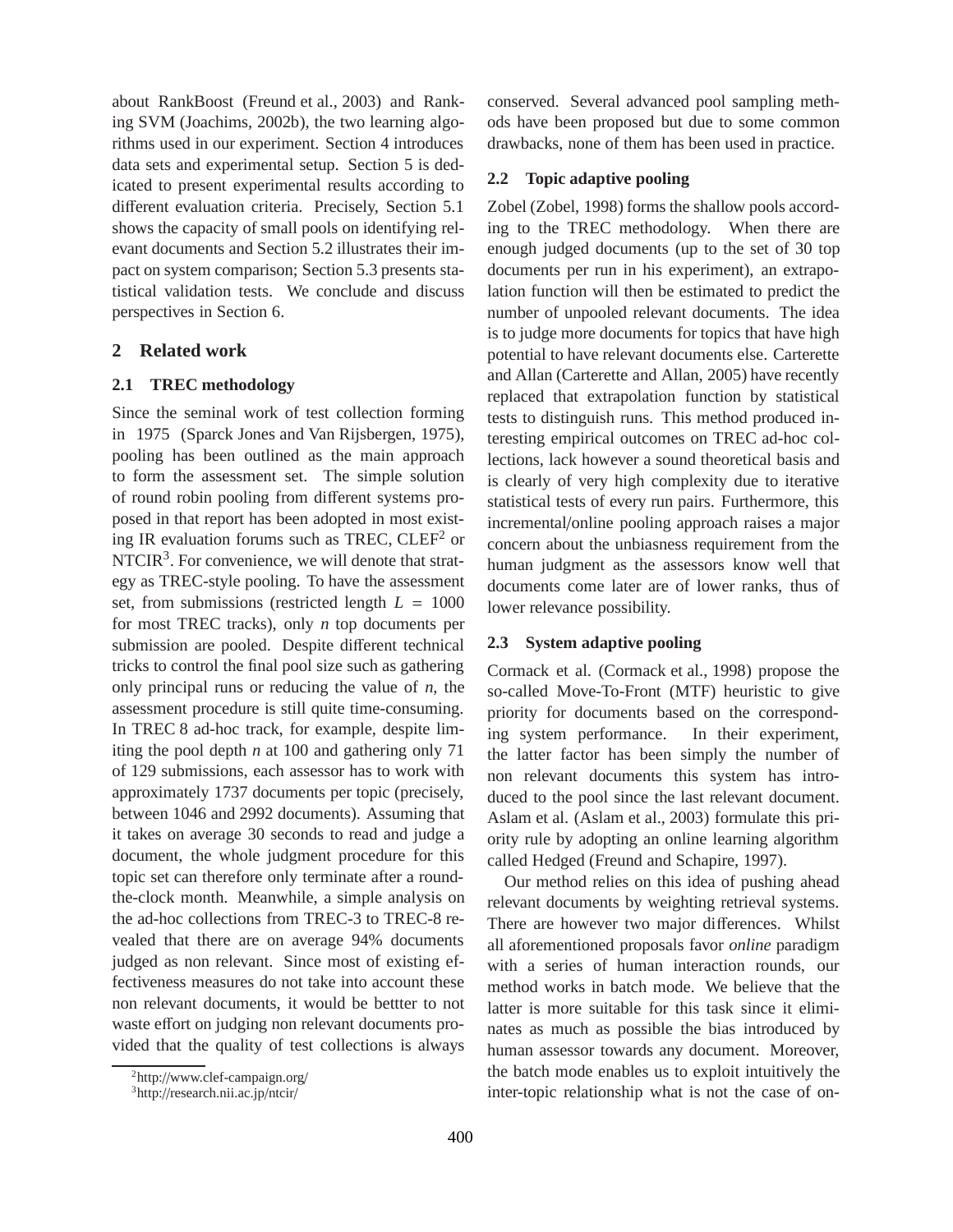line paradigm. The second difference lies in the way of estimating the ranking function. It is widely accepted that machine learning techniques can deliver more reliable model on previously unseen data given much less training instances than any classical statistical techniques or expert rules can.

#### **2.4 Generate** *pseudo* **assessment set**

Several evaluation methodologies, especially for web search engines, have been proposed to evaluate systems *without* relevance judgment. These proposals can be grouped into two main categories. The first (Soboroff et al., 2001; Wu and Crestani, 2003; Nuray and Can, 2006) exploits *internal* information of submissions. The second (Can et al., 2004; Joachims, 2002a; Beitzel et al., 2003) benefits *external* resources such as document and query content, or those of web environment. We skip the second category since these resources are not available in generic situations.

Soboroff et al. (Soboroff et al., 2001) sample documents of a shallow pool (top ten documents returned by retrieval systems) based on statistics from past qrels. Wu and Crestani (Wu and Crestani, 2003), Nuray and Can (Nuray and Can, 2006) adopt metasearch strategies on document position. A certain number of top outcome documents will then be considered as relevant without any human verification. Different voting schemes have been tried in the two aformentioned papers. Their empirical experiment illustrated how the quality of these pseudo-qrels is sensible to the chosen voting scheme and to other parameters such as the pool depth or the diversity of systems used for fusion. They also confirm that *pseudo*-qrels are often unable to identify best systems.

In sum, the thorough literature review confirmed the importance of relevance assessment sets in IR evaluation yet the lack of an appropriate solution to have a reliable set given a moderate amount of judgment resource.

#### **3 Machine learning based Pooling**

### **3.1 General framework**

Let *M* denote the topic set size available for the training purpose, *N* the number of participating systems,  $k_1$  the pool depth to get the training data from

any participating system and *K* the final pool size.

The training process consists of two main steps. Firstly, for each training topic,  $k_1$  first documents of all *N* systems are gathered and the assessors are asked to assess all of these documents. Let  $\mathcal T$  denote the outcome of this assessing step on all *M* topics. From the information of  $\mathcal T$ , a function  $f$  will then be learned which assigns to each document a value corresponding to its relevance degree for a given query.

At the usage time, for each given topic, the whole retrieved list of *N* systems will be fused. These documents will then be sorted in the decreasing order of their values according to  $f$  and the  $K$  top documents will be sent to the assessor for judgment. This last set of judgements will be the qrels used for the system evaluation.

In the training framework, it is clear that the second step plays the major role. An effective scoring function can substantially save the workload at the last assessment step. We will now focus on methods for estimating such scoring function.

#### **3.2 Document ranking principle**

The scoring function  $f$  can be estimated in different ways as seen in the last section. In this study, we adopt the learning-to-rank paradigm for estimating this scoring function. The principle of document ranking will be sketched in this section. The next sub-section will introduce the two specific ranking algorithms used in our experiment.

A ranking algorithm aims at estimating a function which describes correctly all partial orders inside a set of elements. An ideal ranking in information retrieval must be able to place all relevant documents above non relevant ones for a given topic. The problem can be described as follows. For each topic, the document collection is decomposed into two disjoint sets  $S_+$  and  $S_-$  for relevant (non relevant respectively) documents, *R* and *NR* are their cardinality. A ranking function  $H(d)$  assigns to each document *d* of the document collection a score value. We seek for a function  $H(d)$  so that the document ranking generated from the scores respect the relevance relationship, that is any relevant document has a higher score than any non relevant one. Let " $d > d$ " signify that *d* is ranked higher than *d* ′ . The learning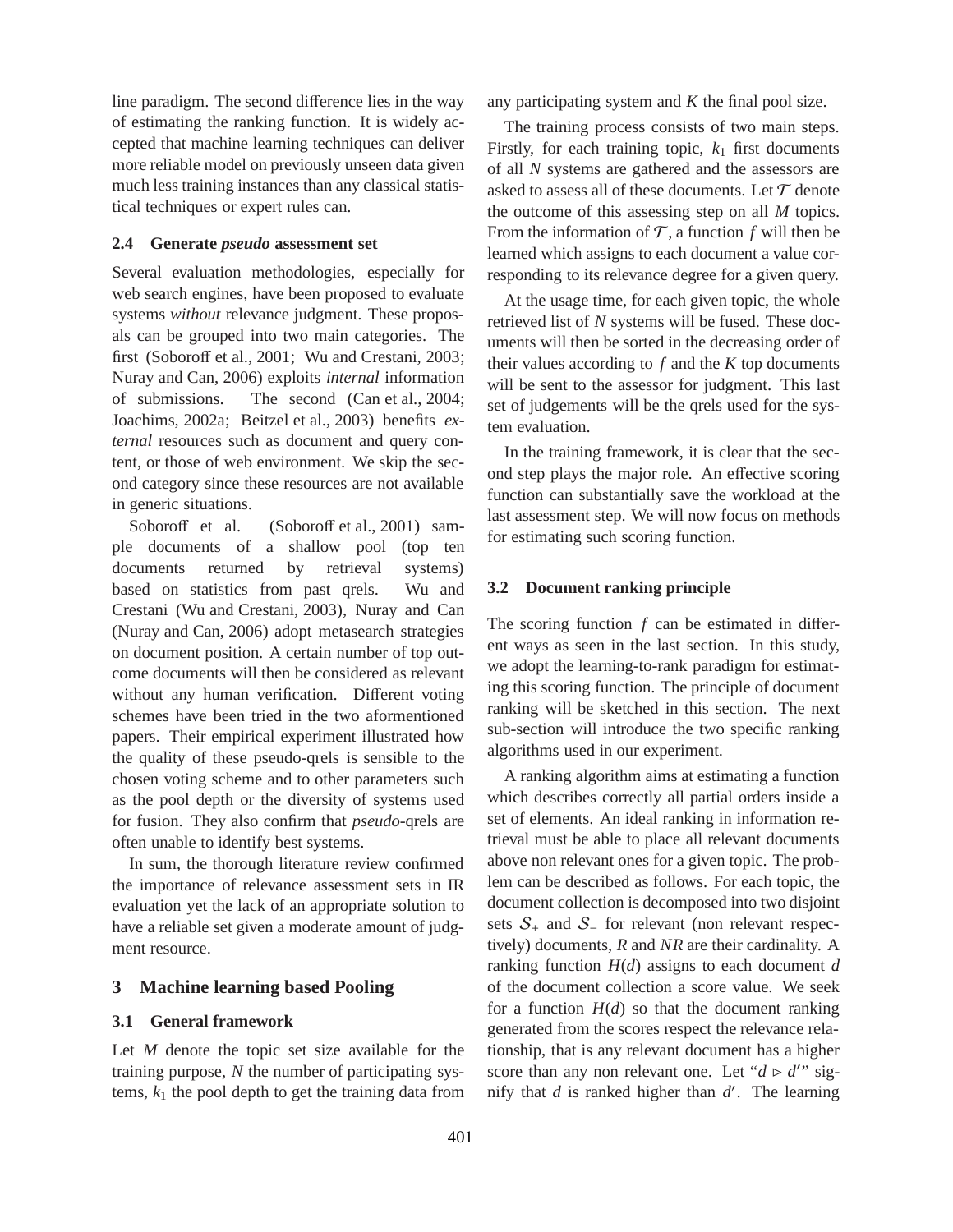objective can therefore be stated as follows.

$$
d_+ \triangleright d_- \Leftrightarrow H(d_+) > H(d_-), \forall (d_+, d_-) \in \mathcal{S}_+ \times \mathcal{S}_-
$$

There are different ways to measure the ranking error of a scoring function *h*. The natural criterion might be the proportion of misordered pairs (a relevant document is below a non relevant one) over the total pair number *R*.*NR*. This criterion is an estimate of the probability of misordering a pair  $P(d_-\triangleright d_+)$ .

$$
\mathbf{RLoss}(H) = \sum_{\substack{d_+ \in \mathcal{S}_+ \\ d_- \in \mathcal{S}_-}} D(d_+, d_-) \big[ d_- \rhd d_+ \big]
$$
(1)

$$
= \sum_{\forall (d_+, d_-)} D(d_+, d_-) \Big[ H(d_-) > H(d_+) \Big] \tag{2}
$$

where  $\llbracket \phi \rrbracket$  is 1 if  $\phi$  holds, 0 otherwise; *D*( $d_+, d_-$ ) describes the importance of the pair in consideration, it will be uniform  $\left(\frac{1}{R.NR}\right)$  if the information is unknown.

In practice, we have to average RLoss over the training topic set. This can be done by either *macro*averaging at topic level or *micro*-averaging at document pair level. For presentation simplification, this operation has been implicit.

#### **3.3 Discriminative ranking algorithms**

Since RLoss is neither continuous nor differentiable, its direct use as a training criterion raises practical difficulties. Also, in order to provide reliable predictions on previously unseen data, the prediction error of the learning function has to be bounded with a significant confidence. For both practical and theoretical reasons, RLoss is then often approximated by a smooth error function.

In this study, we will explore the performance of two ranking algorithms, they are RankBoost (Freund et al., 2003) and Ranking SVM (Joachims, 2002b). As far as we know, these algorithms are actually among a few state-of-the-art ranking learning algorithms whose convergence and generalization properties have been theoretically proved (Freund et al., 2003; Joachims, 2002b; Clémençon et al., 2005).

#### **3.3.1 RankBoost**

RankBoost (aka RBoost) (Freund et al., 2003) returns a scoring function for each document *d* by minimizing the following *exponential* upper bound of the ranking error RLoss (Eq. (2)):

**ELoss**
$$
(H)
$$
 =  $\sum_{(d_+,d_-)} D(d_+,d_-) e^{H(d_-)-H(d_+)}$  (3)

This is an iterative algorithm like all other boosting methods (Freund and Schapire, 1997). The global ranking function of a document *d* is a linear combination of all base functions  $H(d) = \sum_{t=1}^{T} \alpha_t h_t(d)$ . At each iteration *t*, a new training data sample is generated by putting more weight  $D(.,.)$  on difficult pairs (*d*+, *d*−). A scoring function *h<sup>t</sup>* is proposed (it can even be chosen among the features used to describe documents) and the weight  $\alpha_t$  is estimated in order to minimize the ELoss at that iteration.

RBoost has virtues particularly fitting the pooling task. First, it can operate on relative values. Second, it does not impose any independence assumption between combined systems. Finally, in the case of binary relevance judgment which usually occurs in IR, there is an efficient implementation of RBoost whose complexity is linear in terms of the training instance number (cf: the original text (Freund et al., 2003)).

# **3.3.2 Ranking SVM**

Ranking SVM (Joachims, 2002b), rSVM for short, is a straightforward adaptation of the maxmargin principle (Vapnik, 2000) to pairwise object ranking. The score function is often assumed to be linear in some feature space, that is  $H(d) = \mathbf{w}^T \mathbf{\Psi}(d)$ where **w** is the vector of weights to be estimated and Ψ is a feature mapping. The max-margin approach minimizes the following approximation of RLoss:

$$
rSVMLoss(H) = \max\{1 + (H(d_{-}) - H(d_{+})), 0\}
$$
\n(4)

for all pairs  $(d_+, d_-)$  while at the same time controlling the complexity of function space described via the norm of vector **w** for generalization objective.

Notice that rSVM does not explicitly support rank values as does RBoost. Nevertheless, we will see later that the discriminative nature allows rSVM to work quite well on features merely deduced from rank values. Its behavior difference is in fact ignorable in comparison with RBoost.

## **4 Experimental setup**

Our method is general enough to be applicable to any ad-hoc retrieval information task where pooling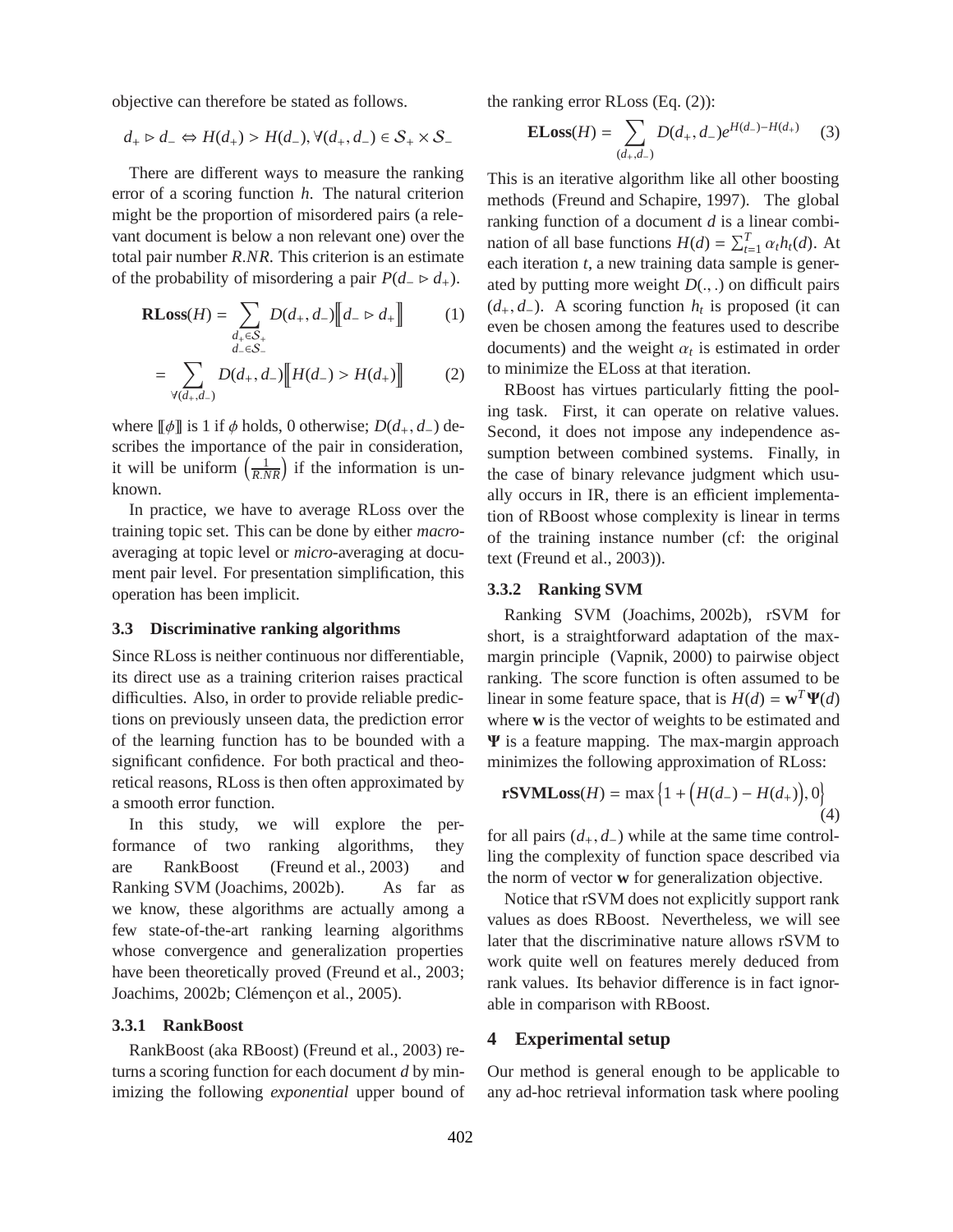could be useful. In this paper, we will however focus on TREC traditional ad-hoc retrieval collections. Experiments have been performed on the three corpora TREC-6, TREC-7 and TREC-8. Statistics about the number of runs, of judgments, of relevant documents are shown in Tab. 1. Due to limit of space, we will detail results on the TREC-8 case and only mention the results on the two others.

|                   | #runs | #judgments | $#rel.$ docs | Depth-5 |
|-------------------|-------|------------|--------------|---------|
| TREC <sub>6</sub> | 79    | 1445.4     | 92.2         | 144.3   |
| TREC <sub>7</sub> | 103   | 1606.9     | 93.5         | 114.6   |
| TREC <sub>8</sub> | 129   | 1736.6     | 94.6         | 143.4   |

Table 1: Information about three TREC ad-hoc collections. The three last columns are averaged over the topic set size (50 topics/collection).

Training data is gathered from the top five answers of each run. The pool depth of five has been arbitrarily chosen to have both sufficient training data and to eliminate potential bias from assessors towards a particular system or towards early identified answers while judging a shallow pool. Furthermore, this training data set is large enough for testing the ranking algorithm efficiency.

Each document is described by an *N*-dimensional feature vector where *N* is the number of participating systems. The  $j<sup>th</sup>$  feature value for a document is a function of its position in the retrieved list, ties are arbitrary broken. A document at rank *i* is assigned a feature value of  $(L + 1 - i)$  where *L* is the TREC limit of submission run (*L* is usually set up at 1000). Documents outside submission runs receive the zero feature value (i.e. it is assumed to be at rank  $(L + 1)$ ). For implementation speed, the input for rSVM is further scaled down to the interval [0, 1].

Due to the small topic set size, we use a *leaveone-out* training strategy: a model will be trained for each topic by using judgments of all other topics. The training data set size is presented in the last column of Tab. 1. The workload for training dataset does not exceed the effort for assessing 5 topics in the full pool of TREC.

We employ SVM<sup>*light*</sup> package<sup>4</sup> for rSVM. We adopt the efficient RBoost version for binary feedback and binary base functions *h<sup>t</sup>* (cf. (Freund et al., 2003)), boosting is iterated 100 times and we impose positive weighting for all coefficients  $\alpha_t$ .

The non-interpolated average precision (MAP) has been chosen to measure system performance<sup>5</sup>. . This metric has been shown to be highly stable and reliable with both small topic set size (Buckley and Voorhees, 2000) and very large document collections (Hawking and Robertson, 2003).

RBoost and rSVM pools will be compared to the TREC-style pools of the same size. We also include "local MTF" (Cormack et al., 1998) in the experiment. The "global MTF" has been shown to slightly outperform the local version in the aforementioned paper. However, we believe that the global mode is merely for demonstration but unlikely practical of online judgment since it insists that all queries are judged simultaneously with a strict synchronisation among all assessors. Hereafter, for simplicity, the TREC-style pool of the first *n* documents retrieved by each submission will be denoted by Depth-*n*, the equivalent pool (with the same average final pool size *m* over the topic set) produced by RBoost, rSVM or MTF will be RBoost-*m*, rSVM-*m* or MTF-*m* respectively. In all figures in the next section, the abscissa denotes the pool size *m* and values of *n* will be present along the Depth-*n* curve.

# **5 Experimental results**

This section will examine small pools produced either by the TREC method or by RBoost/rSVM/MTF from two angles: their pooling performance and their influence on system comparison result.

## **5.1 Identify** *relevant* **documents**

Fig. 1 shows the ratio of relevant documents retrieved by different pooling methods (i.e. the recall). The curves obtained by RBoost and rSVM are quite similar and much higher than that by TREC methodology. The curve of MTF is in the middle of RBoost/rSVM and Depth-*n* at the beginning and then catches that of RBoost at the pools of about 600 documents.

<sup>4</sup>http://svmlight.joachims.org

<sup>5</sup>http://trec.nist.gov/trec eval/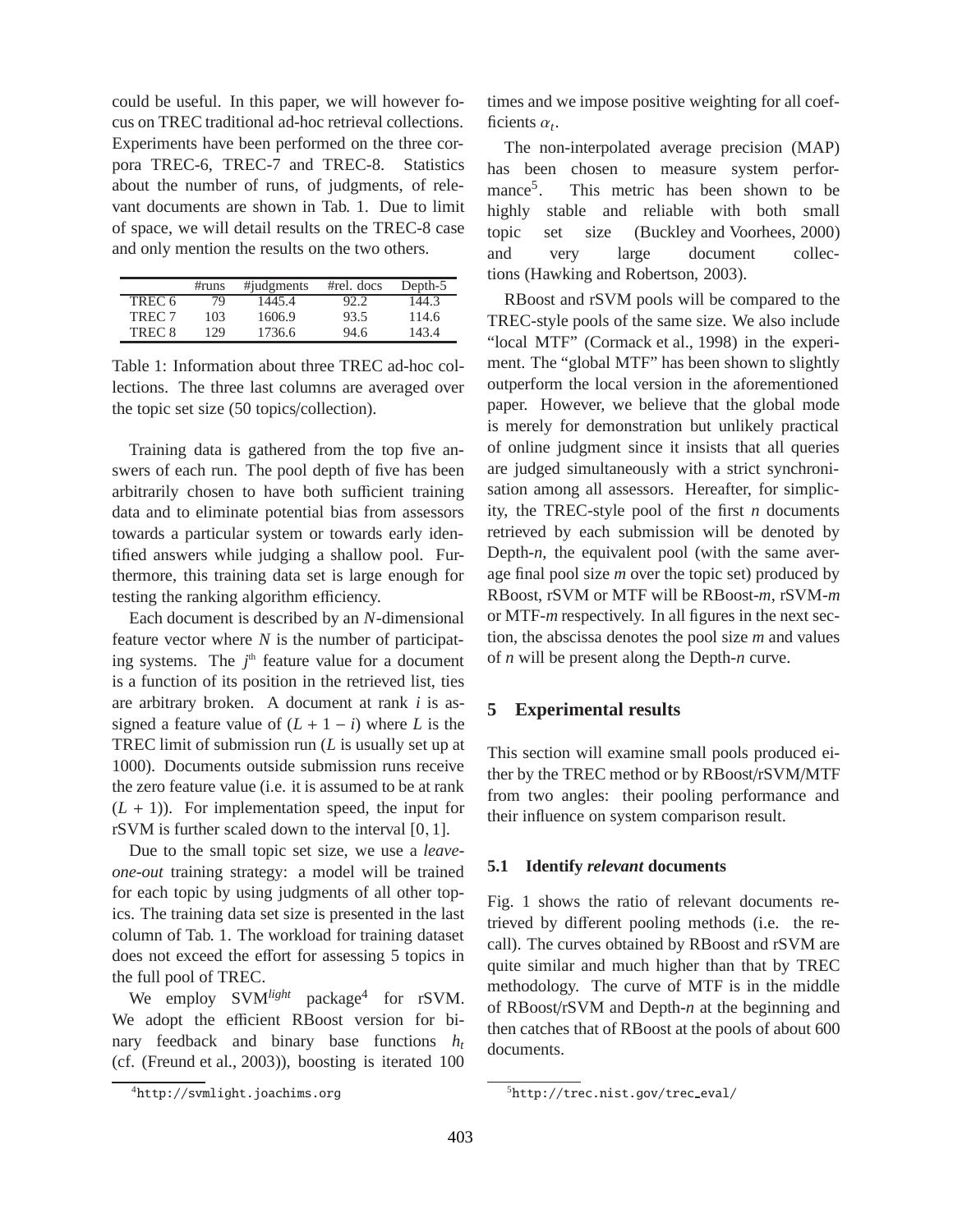

Figure 1: Along the incrementally enlarged pools: *relevant* documents identified in comparison with the full assessment set.

### **5.2 Correlation of system rankings**

Once the pool is obtained by a given method, the assessor will give relevance judgment for all documents of that pool, called qrels for the outcome. This qrels will be used as the ground truth to measure effectiveness of a retrieval system.



Figure 2: Kendall's  $\tau$  correlation of system ranking according to different qrels methods in comparison with that produced by the full assessment set.

The simplest way to compare different systems is to sort them by the decreasing effectiveness values. The correlation of each two system rankings will then be quantified through a correlation statistic. In this study, we follow TREC convention (Buckley and Voorhees, 2004; Carterette and Allan, 2005), that is taking the 0.9 value of Kendall's  $\tau$  as the sufficient threshold to conclude that the difference of two system rankings is ignorable. We compare here the system ranking obtained by the official TREC qrels with those by Depth-*n* where *n* varies from 1 to 100. We then replace Depth-*n* by RBoost-*m*, rSVM-*m* and MTF-*m*. The results are shown in Fig. 2 for TREC-8 and in Tab. 2 for the 7 first pool depths. We observe from the figure the similar order of pooling methods as seen in the previous section. The MTF curve meets those of RBoost and rSVM from qrels of more than 400 documents. The results obtained on the two collections of TREC-6 and TREC-7 are in line with those observed on TREC-8 (Tab. 2).

It is clear that system ranking correlation quantified by any rank correlation statistics provides necessary but not sufficient information about system comparison. Ranking systems by their sample means is indeed the simplest way with at least two implicit assumptions. First, runs have *similar variances*, this usually does not hold in practice even after discarding poorest runs. Second, all run swaps have the same importance without taking into account their *statistically significant di*ff*erence* and their positions in the system ranking. In practice, swap of adjacent systems does not make much sense if they are not significantly different to each other according to statstical tests. The next section will be devoted to further statistical validations.

#### **5.3 Statistical Validations**

### **5.3.1 Significant di**ff**erence detection**

We register for a given qrels all system pairs which are significantly different on the topic set. The quality of a qrels can be measured by the similarity of this significant difference detection in comparison with that obtained by the official TREC qrels. We carry out the paired t-test for each pair of runs with 95% significance level. The recall and the false alarm rate of these detections are shown in Fig. 3. In terms of recall, RBoost and rSVM qrels are much more better than its TREC-style counterparts and MTF is in the middle. In terms of false alarm rate, there are some changes concerning rSVM and MTF. Precisely, rSVM at small qrels of less than 100 documents is the best whilst that is MTF qrels of more than 150 documents.

#### **5.3.2 Tukey grouping**

This multicomparison test<sup>6</sup> aims to group runs based on their statistical difference. We concentrate

<sup>6</sup> IR-STAT-PAK (Tague-Sutcliffe and Blustein, 1995)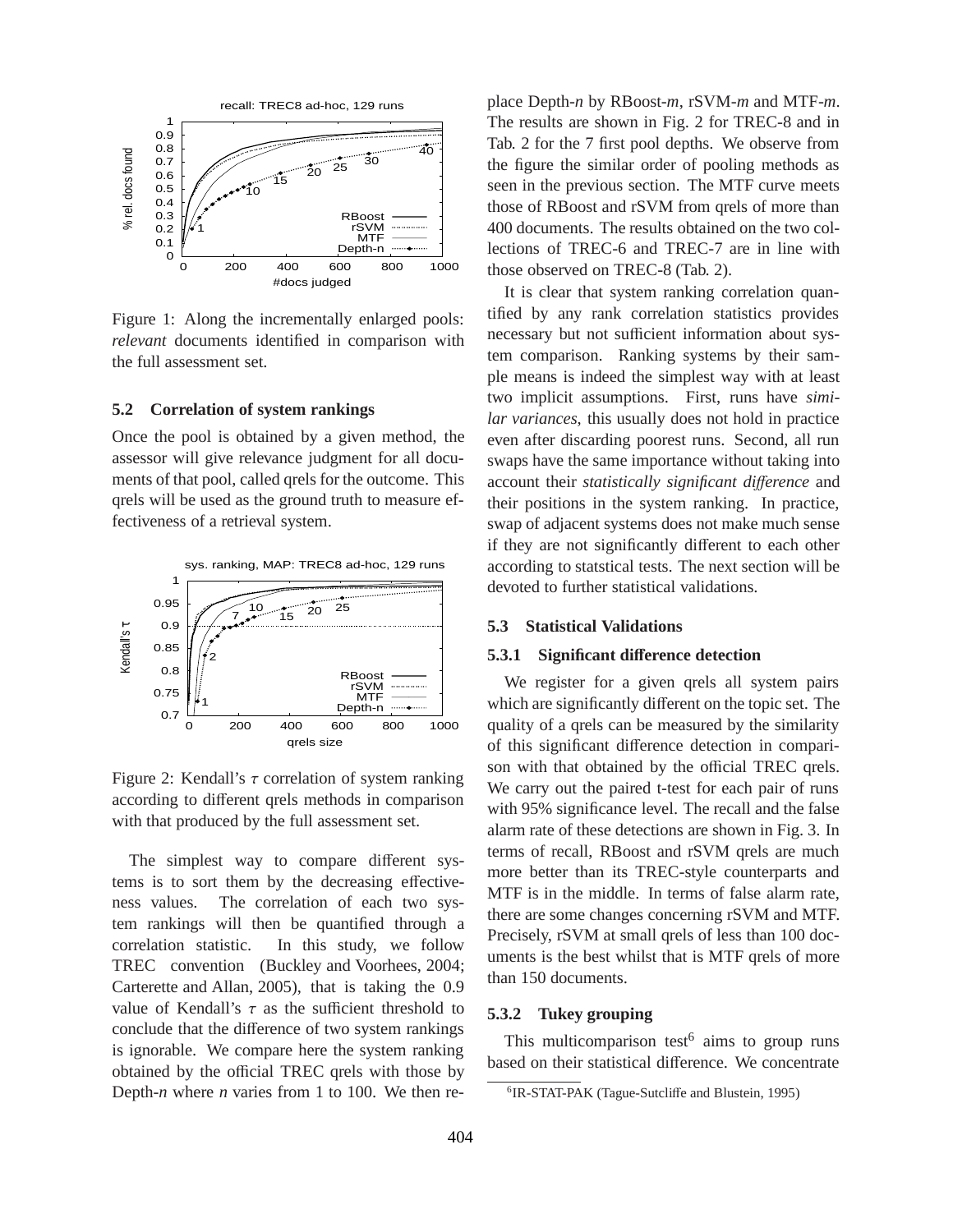|   | TREC-6 (79 sys.) |       |      |            |             | TREC-7 (103 sys.) |       |      |      | TREC-8 (129 sys.) |     |         |      |      |             |
|---|------------------|-------|------|------------|-------------|-------------------|-------|------|------|-------------------|-----|---------|------|------|-------------|
| n | m                | $J-n$ | MTF  | <b>SVM</b> | <b>RBst</b> | m                 | $J-n$ | MTF  | M    | <b>RBst</b>       | m   | $J - p$ | MTF  |      | <b>RBst</b> |
|   |                  | .835  | 843  | .888       | .914        | 32                | 788   | .809 | .888 | .891              | 40  | 733     | .805 | .927 | .909        |
|   | 66               | .875  | .899 | .925       | .934        | 56                | .831  | .890 | .920 | .922              | 68  | .829    | .877 | .939 | .933        |
|   | 93               | .892  | .925 | .939       | .956        | 76                | .851  | .918 | .931 | .935              | 95  | .864    | .903 | .948 | .946        |
|   | 18               | .903  | .940 | .949       | .967        | 95                | .876  | .926 | .935 | .947              | .19 | .877    | .921 | .951 | .953        |
|   |                  | .907  | 949  | .958       | .972        | 15                | .884  | .936 | .942 | .954              | 143 | .896    | .933 | .959 | .955        |
|   | 70               | .915  | .953 | 961        | .974        | 133               | .894  | .942 | .951 | .957              | 168 | .898    | .940 | .963 | .963        |
|   | 195              | .925  | .959 | .967       | .977        | 152               | .903  | .950 | .956 | .962              | 191 | .901    | .946 | 967  | .966        |

Table 2: Kendall's τ obtained on small qrels. D-n: TREC-style Depth-n qrels, SVM: rSVM-m; RBst: RBoost-m.



Figure 3: Comparing qrels of RBoost-*m*, rSVM-*m*, MTF-*m* and Depth-*n* in terms of pairs of significantly different systems: recall (top) and false alarm rate (bottom)

particularly on *the top group*, called group A which consists of runs on which there is *not enough evidence* to conclude that they are statistically significantly worse than *the top run*. In practice, this figure will be meaningful if it is around 10 (one often says about the top 10 runs). It will however become meaningless if the group A is too large, for example contains more than half of systems in consideration. Note that Tukey test relies on the assumption of Equality of Variances. This requirement can not be completely satisfied in practice, even after

sys. grouping, MAP: TREC8 ad-hoc, 129 runs



Figure 4: Cardinality of group A (95% confidence level) after the arcsine-root data transformation.

some data transformation such as arcsine-root or using rank values.

The size of group A on TREC-8 collection is shown in Fig. 4. We observe from that figure the stability of the two curves of RBoost and rSVM, this implies that the two qrels RBoost-35 and rSVM-35 which have both satisfied the 0.9 requirement of Kendall's  $\tau$  can replace the official TREC qrels. The effort saving is therefore a factor of 50 (if ignoring the cost of training data set preparation) and of 10.5 otherwise. MTF needs qrels of at least 168 documents to produce comparable group A's with that of the official TREC qrels. The Depth-*n* pools however should not be recommended with less than 1000 documents in total (i.e. pooling more than 40 top documents per run).

# **6 Conclusions and Discussion**

This study has well illustrated that two algorithms of RBoost and rSVM are quite suitable for qrels construction task. The final qrels are not only small enough to ask for human judgment but also result in reliable conclusion about system effectiveness in